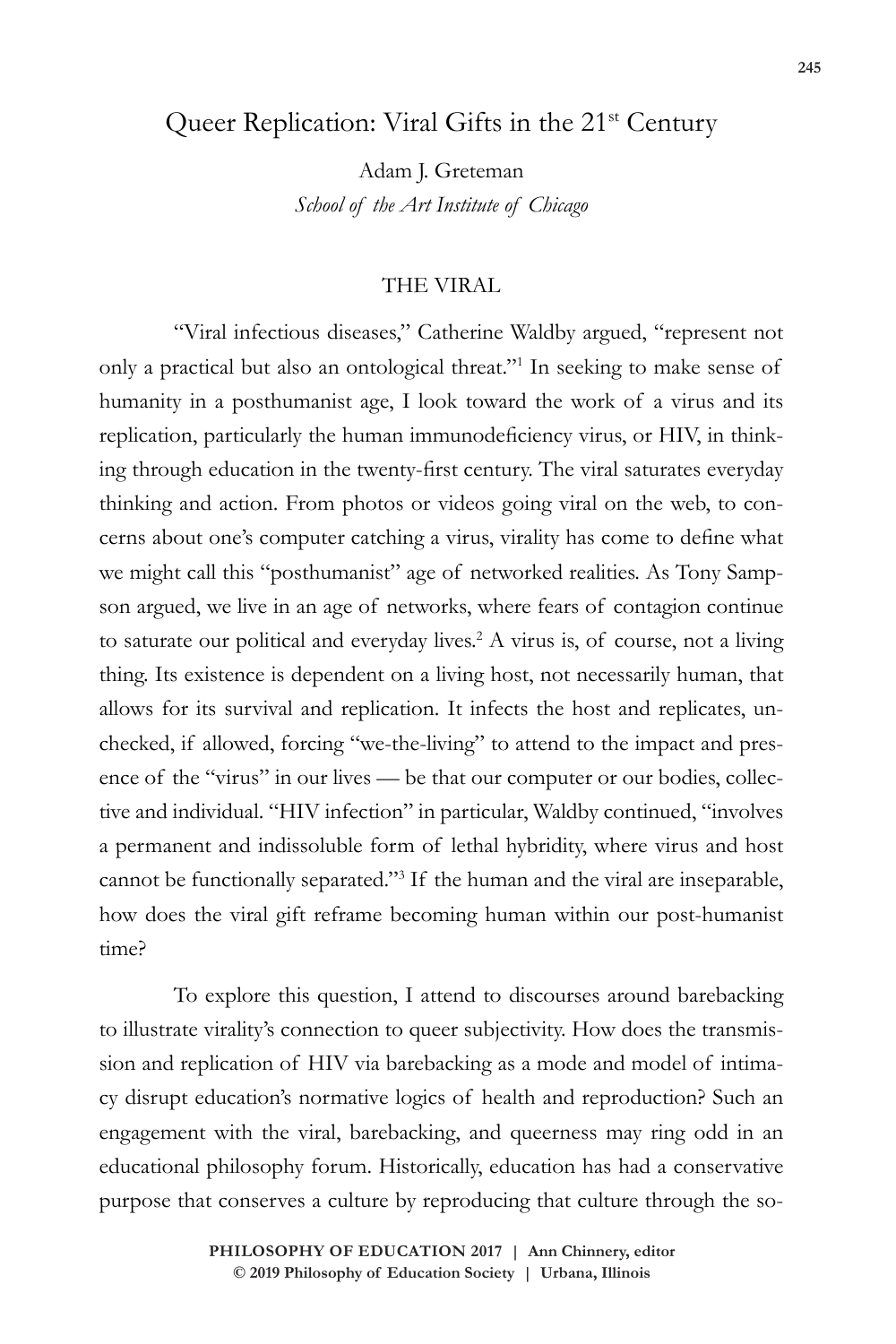cialization of youth. It has tended toward things that are acceptable to the masses, and relegated other things to the margins. The philosophy of education is at these margins — slowly being pushed out of the way for more methods and best-practices in teacher preparation. After all, "thinking that does not produce an immediately identifiable and quantifiable product is wasteful in a context that is structured to only understand bottom lines."4 Yet, the philosophy of education, as Cris Mayo suggests, might prove successful in maintaining its unproductive excess. For Mayo, this excess is tied to queerness and "excess in the midst of normal time is meant to be a disruptive spectacle that in turn shows the problems in time and practice as usual, literally how much time is spent avoiding thinking about the pressures of time."5 Barebacking disrupts normative time, presenting a queer time of becoming human.

Early arguments for caring, protecting, and advocating for "Persons Living with AIDS" were rooted in humanist discourses that sought to separate the virus from the person. The "person" came first; the virus came last. The task was to care for the person, with energies put towards eliminating the virus and stopping (or reducing) its spread. Yet, the realities showed such separation was impossible, as the virus and person became intimately integrated. As Waldby describes: "Integration occurs at the genetic level, where … the virus's genetic 'identity' replaces the human genetic 'identity' of the cells it infects, utilizing the previously human cells to further its own replicative interests."6 The human and non-human intertwine in the infectious interactions, creating something, someone, monstrous where: "By virtue of this infection or association they [Persons with AIDS] have passed irrevocably over onto the side of the inhuman, the side of the virus, the side of death, and have thus become the enemies of the medical campaign to contain viral spread."7 The presence of the virus presented new challenges to queer survival and new possibilities for cultivating queer subjectivities in the midst of such challenges.

In the early days of the AIDS pandemic this was made visible in the violence hurled at infected bodies, and the education campaigns that sought to create particular populations. The "human" and "virus" became inseparable with hysteria, violence, and inaction ruling the day. Medical practitioners,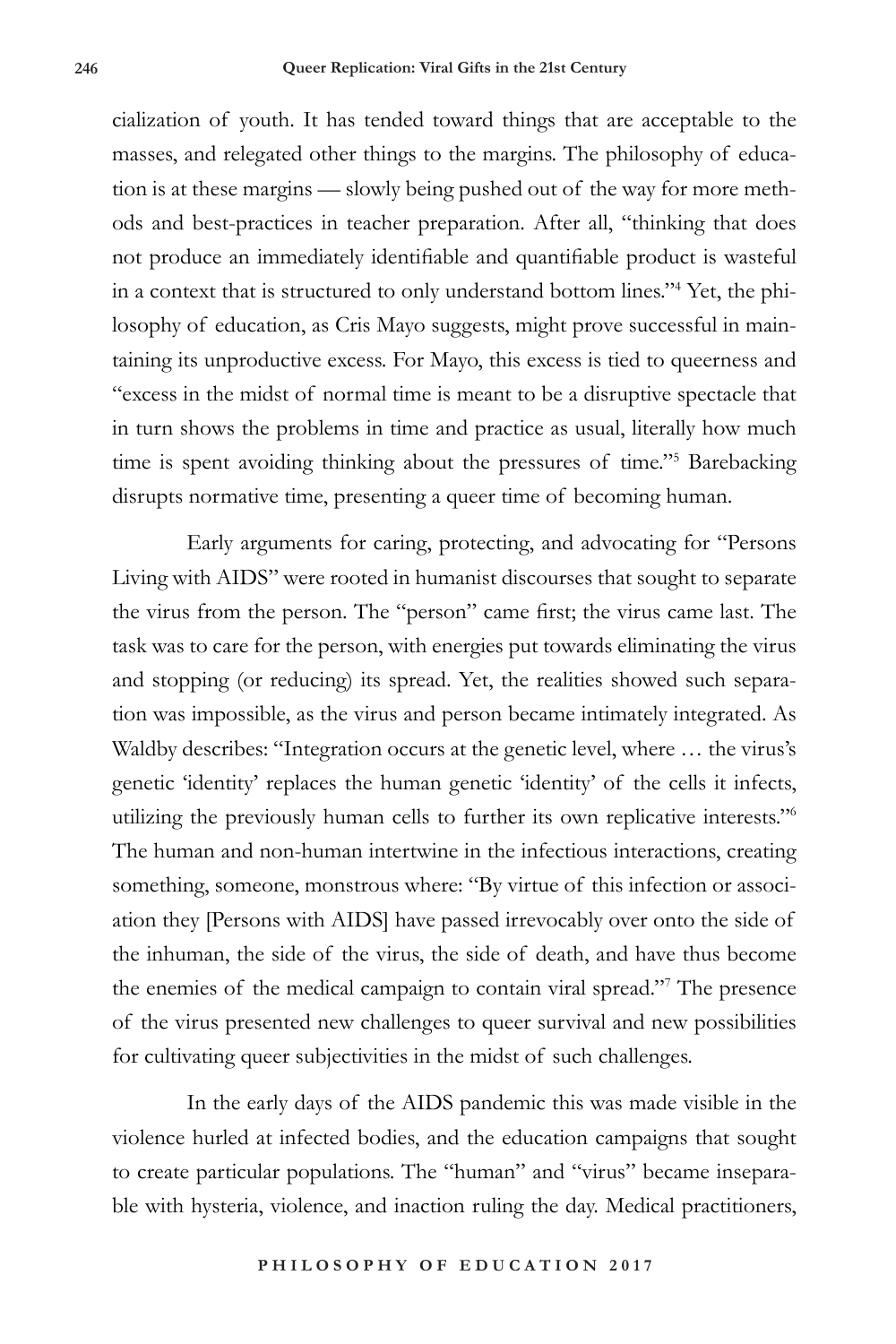family members, and more were unable to touch the infected body for fear of viral spread, and unable to be touched by the growing devastation, until it was much too late. While the virus was not contagious, the homophobia and anxiety seemingly were. The AIDS body became the *cause célèbre* of public health campaigns and sex education, but only in order to cure the body and eliminate the monstrous virus, separating it from human identity. Safe(r) sex, at its root, sought to minimize the spread of the virus, but simultaneously invented normative logics around bodies, sexualities, and education. Education sought to reproduce healthy bodies that avoided risk.

These were educational projects or public health campaigns that addressed the practical threats of infection relying on particular models of health. Knowledge about HIV/AIDS, its transmission, and how to use external prophylaxis (e.g., condoms, dental dams) became the primary project of establishing new sexual subjects. And for particular subjects these lessons from public health were, as Eric Rofes argued, "dependent on creating a community mindset of crisis, or relying on terror, panic, shame and guilt as primary tools to shift community norms and later social and cultural practices."8 Imagining other models not based on such approaches, he argued was quite difficult; imagining other models is still quite difficult. These or any new educational and health approaches implicitly addressed and created new conditions for addressing the ontological threats that HIV/AIDS presented. HIV/AIDS was a threat to human existence or, for those on the far right, punishment for queer lifestyles. Having survived the threat, however, how do we attend to the possibilities of HIV/AIDS, its perverse ontologies, and the continued challenges of "education" in an age that still must address HIV/AIDS as it impacts bodies – both physical bodies and the growing bodies of knowledge? Further, how do we engage bodies that are after, in search of, the virus as seen in the sexual subculture of barebacking?

#### AIDS IN EDUCATION

Early queer work in education took up, in particular ways, some of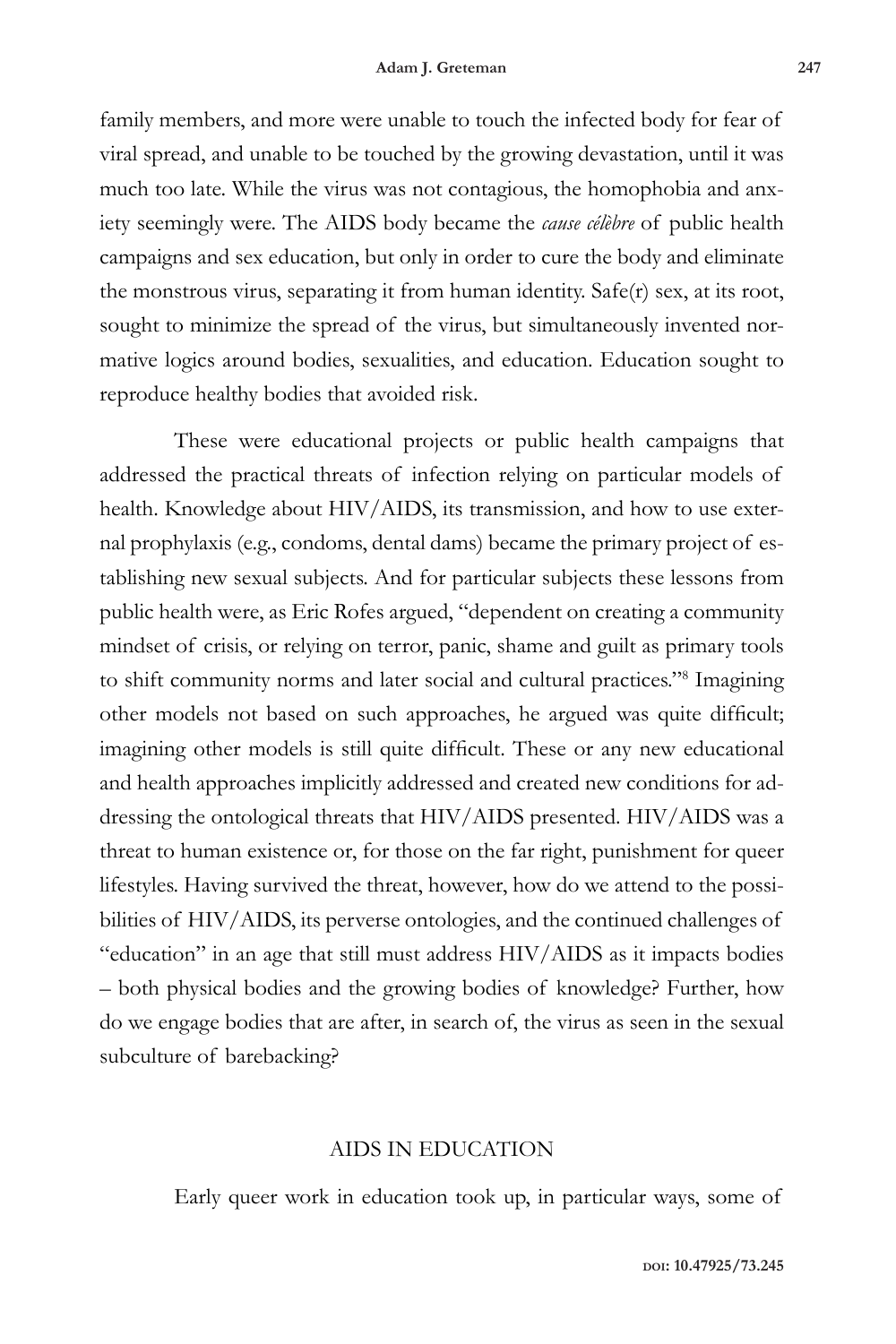these less practical threats and the ways in which they were shifting or altering education's foundations in developing subjects. For Deborah Britzman, the emergence of HIV/AIDS as a matter for education opened up the challenges a virus brought to the "coherence of knowledge and its subjects."9 Her project on "the psychical consequences" centered on the failure of knowledge, in an "attempt to do less harm in social, ontological, and an epistemological breakdown."10 Her work went on to attend to the pedagogical challenges of readying the ego's ability to address such breakdown. HIV/AIDS infected the ego, and the ego would have new work to do in the midst of such infection and the emerging discourses around it. These varied discourses, however, have changed over the decades since Britzman's engagement on the psychical consequences of HIV/AIDS education. Yet the tasks for pedagogy remain. HIV/ AIDS may no longer capture the attention of the public as much as it once did, due to advancements in pharmaceuticals and a straightening out of the radical histories of AIDS activists, but its risks and possibilities persist. And its risks change with various advancements, as bodies come to encounter HIV/ AIDS differently.

Eric Rofes detailed specific moments of AIDS – from "The Dawn of the Epidemic" (1980-1984) to "The Rock Hudson Moment" (1985-1987) to "The Crisis Moment" (1988-1993), "The Protease Moment" (1994-1997), and "The Post-AIDS Moment"  $(1998-2003)^{11}$  – in order to illustrate the emerging histories of HIV/AIDS and the impacts on, in particular, gay male sexuality and subjectivity. Gay men, as shown by the work of Douglas Crimp, were at the forefront of establishing safe(r) sex practices, both to maintain their diverse sexual subcultures and because no one else was attending to these needs — aside from hysterical moves to close down bathhouses and shame any variety of sexual practices rightly (and wrongly) tied to gay male sexuality.12 Yet, AIDS is not only a gay story. It is, as Sarah Schulman argued, an American story that illustrated both the traumatic neglect of despised populations and the resilience, care, and activism to act up and fight back.13 AIDS is still, unfortunately, not part of the American story as told in the curriculum of American schools, by and large. It is, despite its impact on the physical landscape of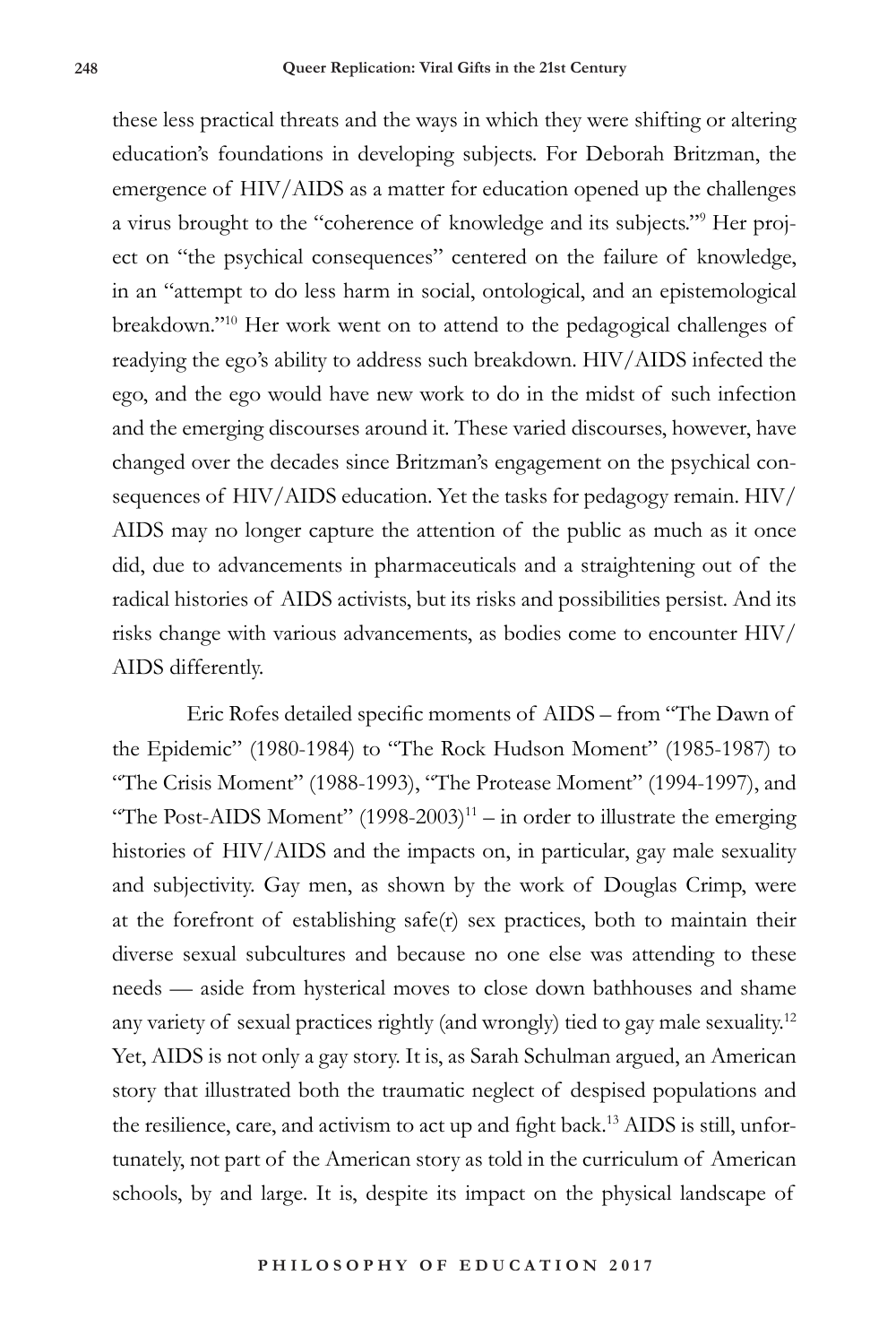cities, the arts, politics, and more, a story largely seen through the prism of progress — that people eventually came around to care.

As we near the fifth decade of living with HIV/AIDS, persistent concerns remain about this virus and the emerging technologies used to address HIV/AIDS and sort bodies. This remains something that education — in schools and on the streets through ad campaigns — continues to grapple with. For Britzman, and I quote her at length:

> We know in the field of education, not everyone notices right away. And if one attempted to write the history of AIDS in educational discourse, by which I mean if one could study the contemporary responses to the pandemic known as AIDS in that place where the masses of people in North America are legally mandated to go, namely compulsory education, one would have to begin by writing stories of the woeful disregard toward the events known as AIDS and notice how even such tiny and intimate objects like condoms and safer sex pamphlets can contribute to a school district's hysteria, to the cruelness of social policy, to the passion for prohibitions.<sup>14</sup>

These histories have slowly been written as hysteria around condoms and the cruelness of social policy, and, over time, passion for prohibitions have altered or yielded to a particular form of tolerance. Yet, things may not be as good as we might want to imagine.

The continued presence of queer work in education, of course, attests to the reality that there have been net gains around sexuality being brought into the hetero-and-homo-normative fold. However, as Schulman argued:

> The trauma of AIDS – a trauma that has yet to be defined or understood, for which no one has been made accountable – has produced a gentrification of the mind for gay people. We have been streamlining into a highly gendered, privatized family/marriage structure en masse.15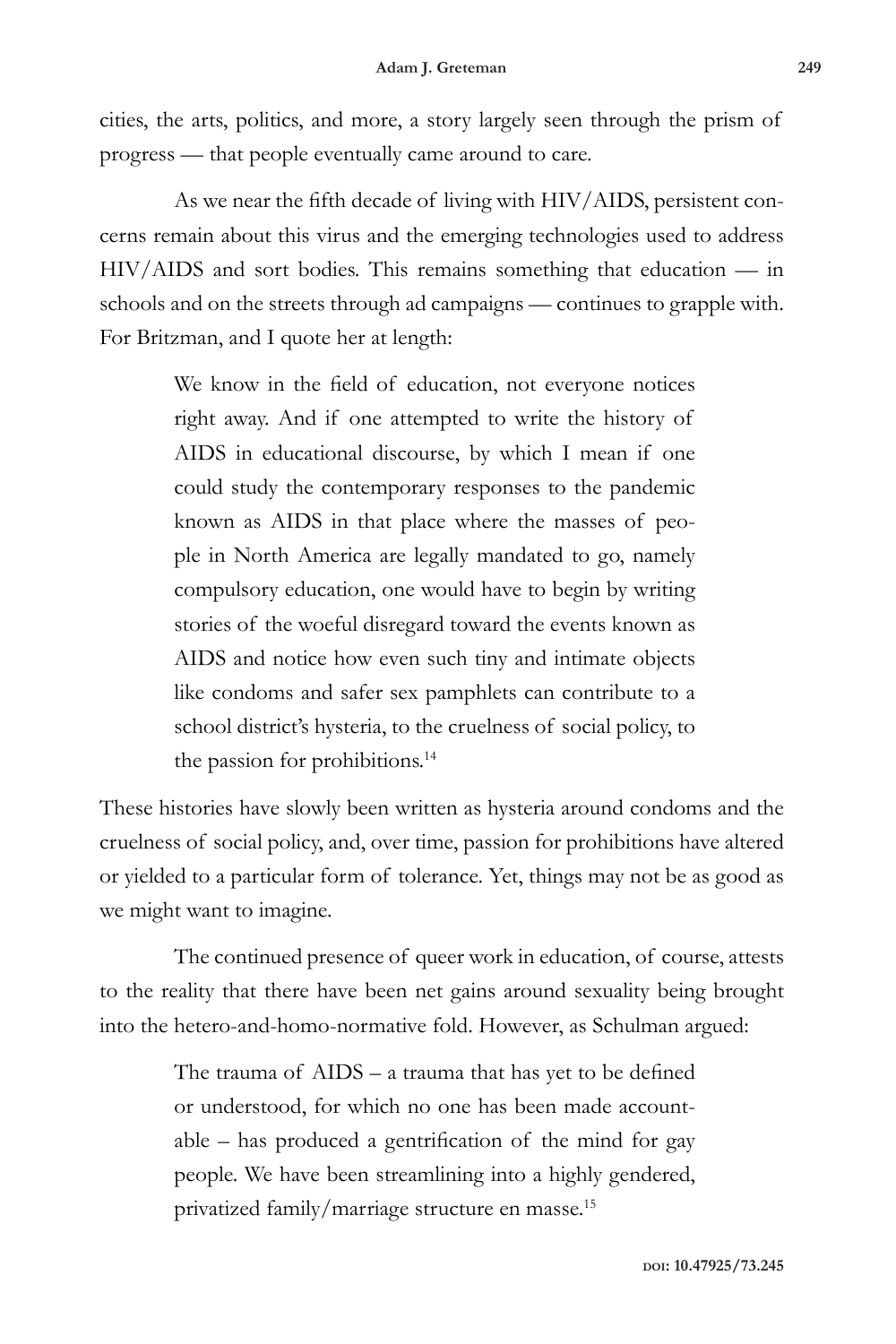The AIDS of yesterday has "been slightly banalized, homongenized."16 The narrative has been written that things have gotten better as the American people have come around, because "we *come around* when it's the right thing to do."17 Yet, there has not been any national mourning for the victims of the AIDS crisis, with those in the government and elsewhere never held accountable for the massive death of queer populations. This, of course, is disconcerting as it covers over the complex realities that "no one with power in America 'comes around.' They always have been forced into positive change."18

As education has come to recognize queer students — within "reason" — it still must grapple with the complexity that sexuality brings to the table. This includes emerging forms of "prophylaxis" and their ontological implications, specifically after the Food and Drug Administration's (FDA) 2012 approval of Truvada – a daily antiretroviral medication – for use by HIV-negative individuals as a Pre-exposure Prophylaxis. How does such a recent pharmacological advance ask education to update its understandings of becoming human, while also grappling with a sexual subculture such as barebacking, which has pushed against prevention messages to illustrate the gift of HIV/ AIDS?

#### A GIFT OF QUEERNESS

"What is given in teaching, in the initiation into a culture, is a gift that cannot be refused." So argued Blake, Smeyers, Smith, and Standish.19 One cannot refuse the gift despite the possibility the gift might not be welcome. In education, there may be ideas that teachers "give" lessons and that such lessons are gifts, but there remain the political and ethical challenges that emerge around what lessons can be given and how those lessons impact student becoming. The gift, while it cannot be refused, must still be created before being given. When we look at the history of debates about curriculum, there are all sorts of disagreements about what can and cannot be given to students. And these debates are implicated in any variety of normative discourses, from ideas about "developmentally appropriate" curricula, to the perennial vacillation be-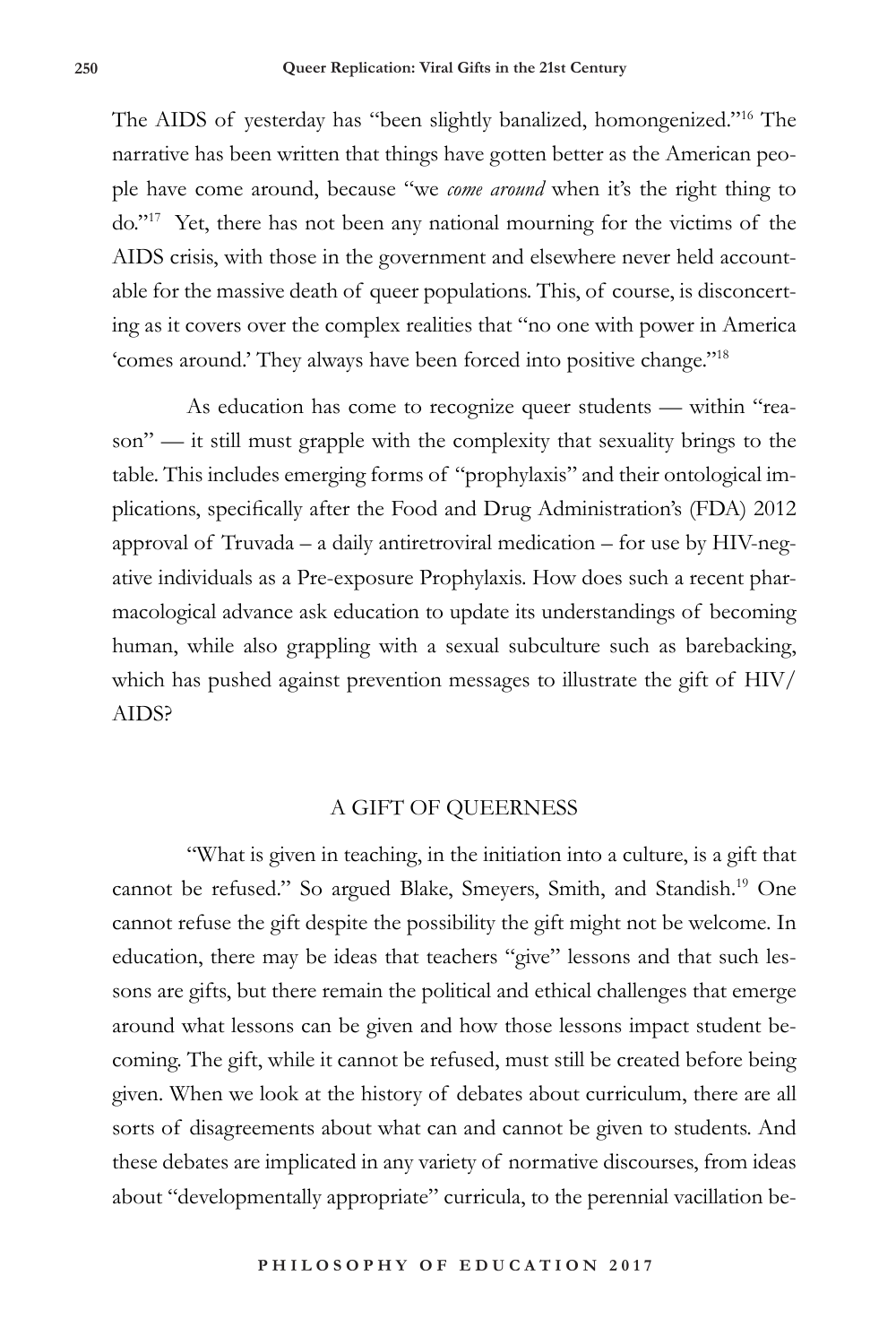tween "traditional" and "progressive" curricula. Should we give a "common" gift to all, or a gift that prepares students to encounter the everyday, or a gift of job preparedness? Within these debates, however, the lessons that are to be given exist within particular reproductive logics: whether we reproduce "academic knowledge," or "progressive students," or students who grow up in particular ways. And when sexuality enters the conversation, concerns about reproduction are often foregrounded despite decades of resistance to a narrow understanding of human sexuality. Sex outside of particular normal parameters continues to be, as Zimmerman's history of sex education illustrated, "too hot to handle."20

Education refutes and refuses the perverse, despite the gifts it brings. Perverts and perversion are viewed as threatening the projects of education and its imagined straight reproductive future. This makes sense given education's history of developing citizens and socializing youth within particular, what we can now call, "heteronormative" and "homonormative" ideas and ideals.21 The gift within particular logics reproduces particular types of relationships and sociality. This has evolved to include more types of relationship, as we have seen changes in the recognition of GLBTQ students who can no longer be bullied without repercussions, at least according to anti-discrimination policies and anti-bullying work.<sup>22</sup> In the ever-changing history of sexuality in education, forms of sexuality formerly deemed perverse have become normalized as individual identities. Yet, sexuality continues to perturb, disturb, and provoke all kinds of responses, both when brought into curricular discussions and as cultural reality, as sexuality is never simply about identity.

Within sexuality and relationship education there is a call to attend to homosexuality as a reality, and this reality requires teaching about sex and its complexities. There is also a persistent resistance to attending to the presence (or even the existence) of homosexual students, although this has *seemingly* declined. These debates — debates that have been on-going for at least a century in different ways — focus on sex acts. Foucault, in his interview "Sexual Choice, Sexual Act," drew an important distinction between sex acts and the gay lifestyle, noting: "I think what most bothers those who are not gay about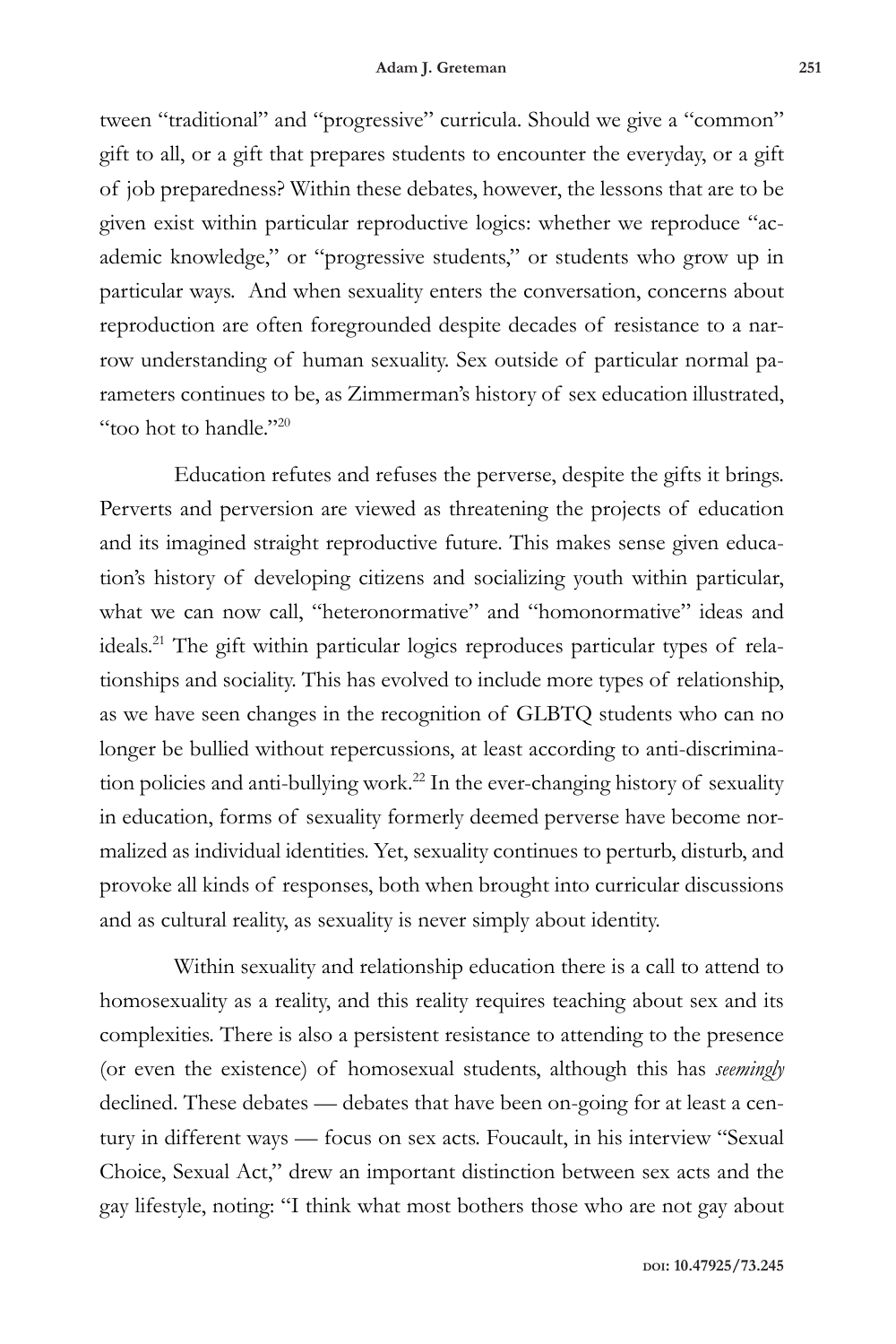gayness is the gay lifestyle, not sex acts themselves."23 For Foucault, it is "the common fear that gays will develop relationships that are intense and satisfying even though they do not at all conform to the ideas of relationship held by others. It is the prospect that gays will create as yet unforeseen kinds of relationships that many people cannot tolerate."<sup>24</sup> Barebackers have, over the last decade or more, established kinds of relationships around eroticizing HIV that are intolerable not only to medical professionals but also to other queers and to the work of education. "When it comes to bareback sex," Tim Dean argued, "most people prefer to hear about gay men who are dying rather than living their lives."25 Sexuality can be controlled and normalized — educated about under certain parameters of health — while alternative sexualities and the ways they disrupt such norms are. Further, such relationships and their related practices are mediated by the presence of a virus. It is not only the presence of the other human that is necessary – be it an opposite sex or same sex partner – but the presence of an unseen virus conceptualized queerly as a gift.

To be sure, barebackers are not ushering in some liberatory moment for queer sexuality. Returning to Foucault*,* we do well to remember:

> We must not expect the discourses on sex to tell us, above all, what strategy they derive from, or what moral divisions they accompany, or what ideology — dominant or dominated — they represent; rather we must question them on the two levels of their tactical productivity (what reciprocal effects of power and knowledge they ensure) and their strategical integration (what conjunction and what force relationship make their utilization necessary in a given episode of the various confrontations that occur).26

Within queer subculture, the emergence and growing attention to barebacking as a sexual practice and sexual subculture has paralleled not only the struggles for same sex marriage, but also the continued political call for treatments for HIV/AIDS.<sup>27</sup> For Rofes, "when 'barebacking emerged on the American scene in the late 1990s, some argued that such a renegade movement should have been expected to emerge as a backlash against fifteen years dominated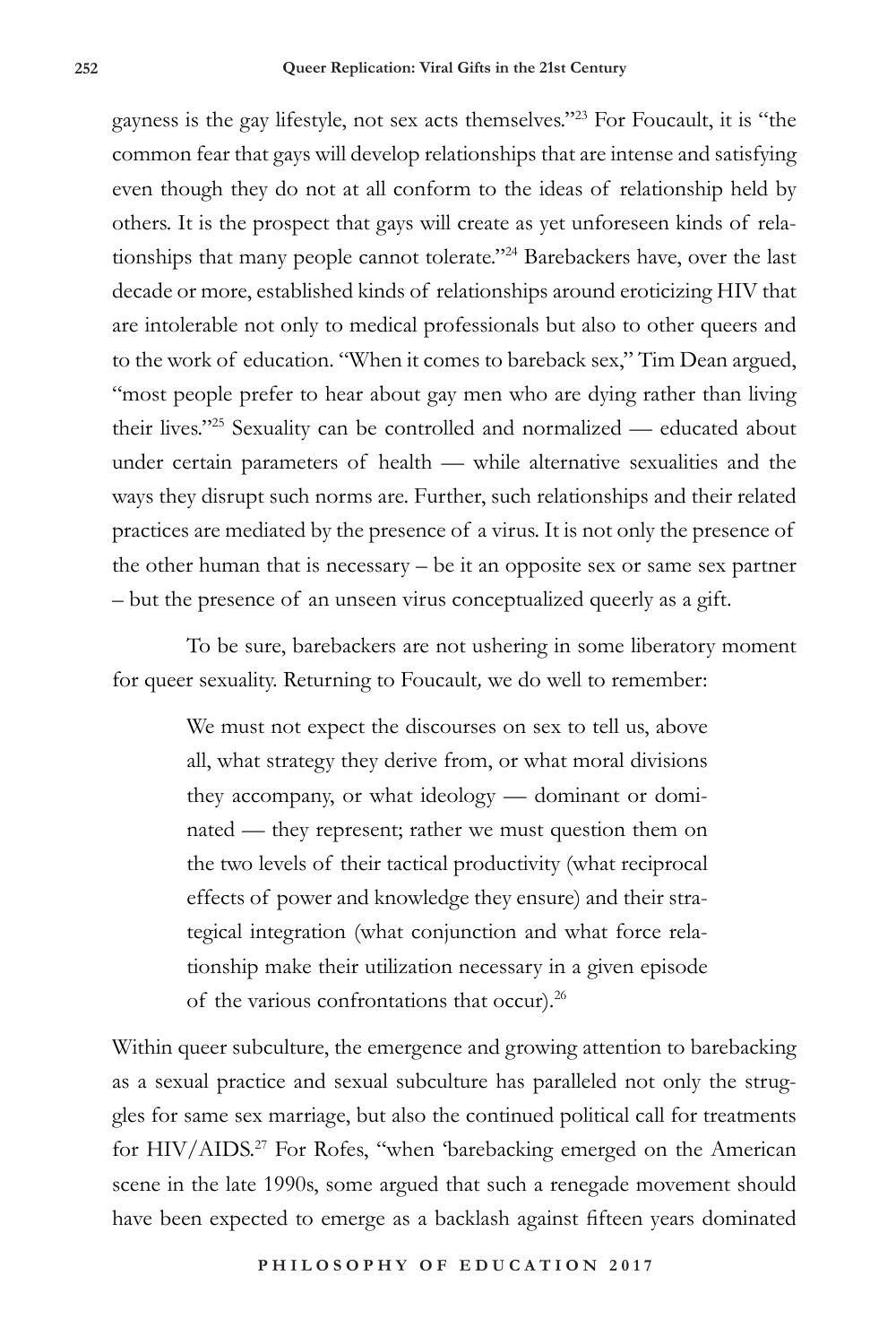by a brand of health promotion they characterized as simplistic, patronizing, disempowering, sexphobic, and homophobic."<sup>28</sup> Health promotion and education not only sought to discipline people into safe(r) sex practices, but also produced a rather queer reverse discourse in the form of barebacking. This happened also in opposition to the quest for marriage, a quest that ended in 2015 with the US Supreme Court decision *Obergefell v. Hodges* making marriage legal in the US. The queer resistance in the form of "raw sex" came to rub raw the reasonable and respectable politics that sought responsible "sex" and domestic bliss. And this subculture and practice may prove to be a gift to a continued project of queerness in our posthumanist age.

The subculture itself engages the logics of a gift economy, as illustrated by Tim Dean.29 The gift is not one given by one who is known, but by an anonymous other. And that gift is not merely the transmission of a virus from one body to another, but the transmission of a larger symbolic, temporal, and cultural reality. The gift breeds in a perverse reversal of heterosexual reproduction to replicate a virus — a virus that has and continues to impact various queer populations. Barebackers, while pathologized for their actions and hyped within the media for their dangerousness, call into question a host of heteronormative familial ideas while also pushing against the "new homonormativity" that comes to fruition in the first decade of the 21<sup>st</sup> century.<sup>30</sup> Such practices and subcultural realities upset, upend, and perversely reify previously held ideas about public health, gay male sexuality, and the work of becoming a subject. The virus comes to present a lineage of queerness passed on through biomatter (blood or semen), so the matters of queerness, sex, and culture persist beyond the sex act. It is not simply a matter of attending to individual psyches, but to the collective psyches of a collection of people and a virus.

### REPLICATING QUEERNESS

Lee Edelman lodged a trenchant critique of what he called "reproductive futurism," a concept that attended to "terms that impose an ideological limit on political discourse as such, preserving in the process the absolute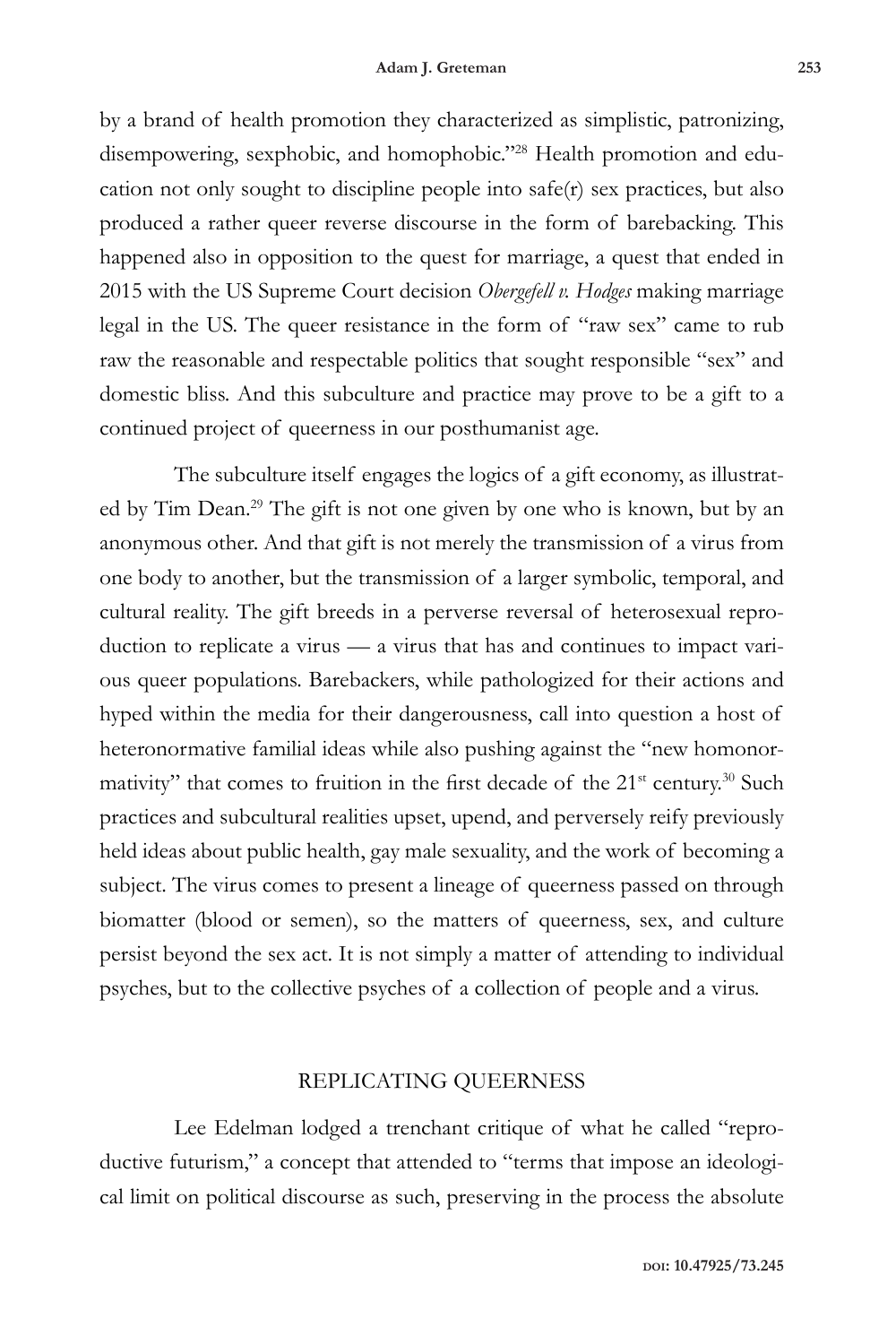privilege of heteronormativity by rendering unthinkable, by casting outside the political domain, the possibility of a queer resistance to this organizing principle of communal relations."31 At the emergence of the queer sexual subculture known as "barebacking" various expert discourses argued there was a certain death wish – illustrated with *Rolling Stone's* provocative cover story "In Search of Death." Such discourses maintain a particular understanding of communal relationships, however, that is not rooted within the histories, politics, and ethics of queer sexual subcultures. Such subcultures, particularly in a world of AIDS, have never been human. Rather, they have always been something beyond or other than human — monstrous, even, as Waldby argued. At the same time, such a subculture continues to be useful for expert discourses as pharmaceutical forms of protection become more common and acceptable. The human is remade, perhaps undone, in the likeness of pharmaceuticals, illustrating further what Beatriz Preciado has called the "pharmacopornographic era."32 The internalization of safety in the form of a pill both presents new ways of relating (safe "raw" sex) while being controlled by pharmaceuticals. The "control society" has gone internal, as humans consume drugs that work at the molecular level. To refuse such treatments may come to be seen much like refusing condoms was before. Sex was disciplined before via external prophylaxis and now becomes controlled by internalized prophylaxis. Uncertainty, of course, remains, as no prophylaxis is ever completely "safe."

Barebackers raise not only a variety of epistemological quandaries and hand-wringing —How can queer men be so dumb? Don't they know better? — but also ontological possibilities —What does queerness become in the moment of not only protease inhibitors, but also the emergence of PrEP? Barebacking, to be sure, does not provide some liberation, nor does it simply illustrate a form of repression. It is conditioned by and conditions the evolving relationship between the human body, a virus, and expert technologies. After all, as Tim Dean argued: "Via the expert technologies of PrEP, the long history of medicalizing homosexuality has embarked upon a significant new phase."33 Homosexuality, while on one hand normalized in the form of samesex marriage, continues to be medicalized for its practices when those prac-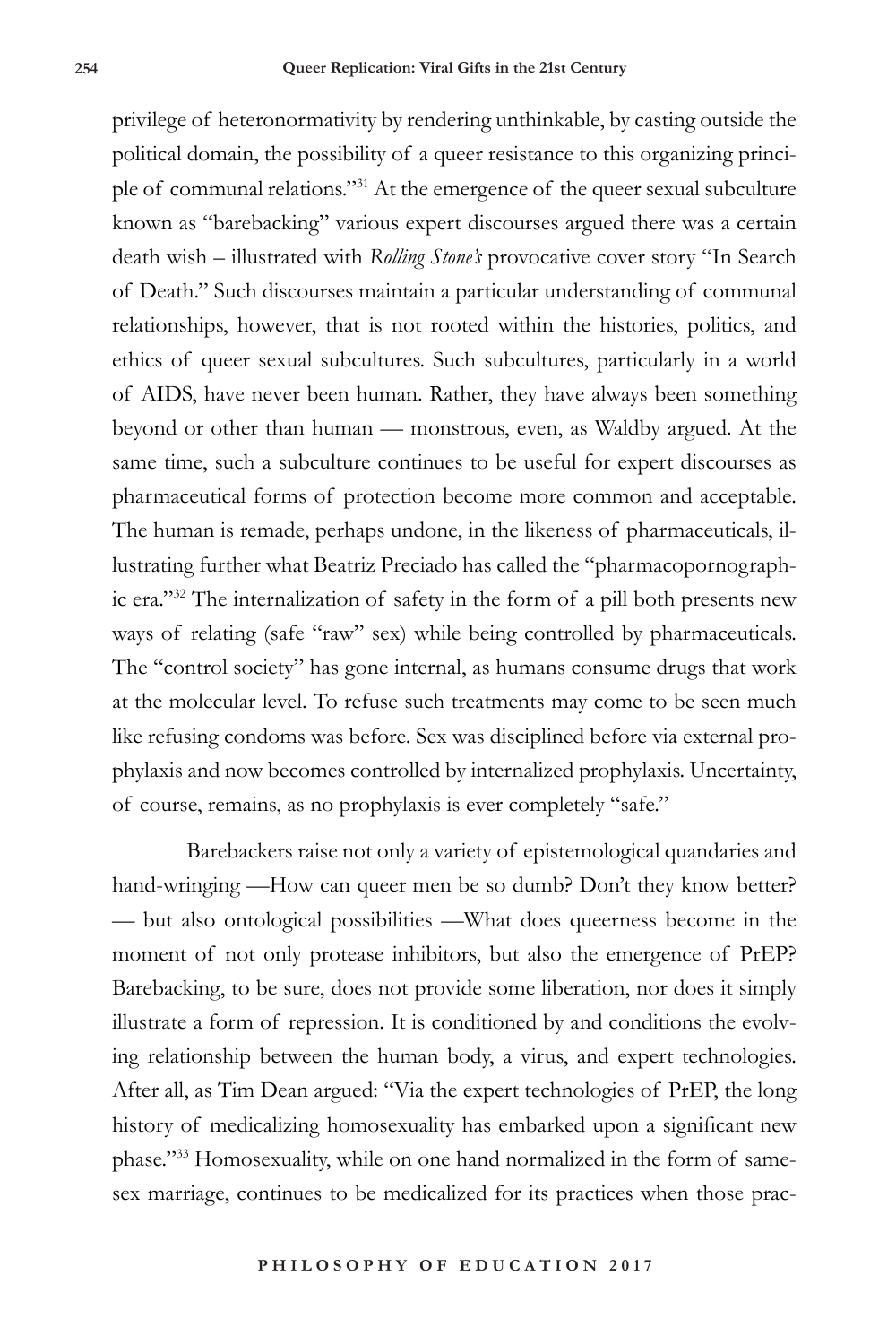tices are deemed to be outside the normative circuits of health and futurity. Barebacking replicates itself through the transmission of a virus that symbolically passes on not only the virus, but also the histories and intimacies of queer sexual subcultures. The viral opens up not only new forms of queer kinship, but also new temporalities, which both become something expert technologies seek to control.

This is significant in that, with discourses on barebacking, we see a return to contemplating sex acts that push the limits of what reason and expert knowledges assert. Jen Gilbert articulated that "sexuality will push education to its limit, and education, despite this debt, will try to limit sexuality."34 Barebacking quite literally pushes people to the limits of comprehension. The trajectories of living with the virus may have changed, but the histories connected to such living persist in and are transmitted through various means. However, following Foucault, engaging the work of replication and its queer practices provides us with a critical ontology of ourselves. For him:

> The critical ontology of ourselves has to be considered not, certainly, as a theory, a doctrine, nor even as a permanent body of knowledge that is accumulating; it has to be conceived as an attitude, an ethos, a philosophical life in which the critique of what we are is at one and the same the historical analysis of the limits that are imposed on us and an experiment with the possibility of going beyond them.35

As education continues to catch up with and make sense of the posthuman, it is the intersections of the pharmaceutical, the human, and the temporal body that *come* together to invent forms of living that both contribute to and contest previously held ideas of being human. While "gay" may very well prove to be an outdated identity — held onto by some for political and historical reasons — the lifestyles and forms of resistance connected with those politics and histories persist, notably in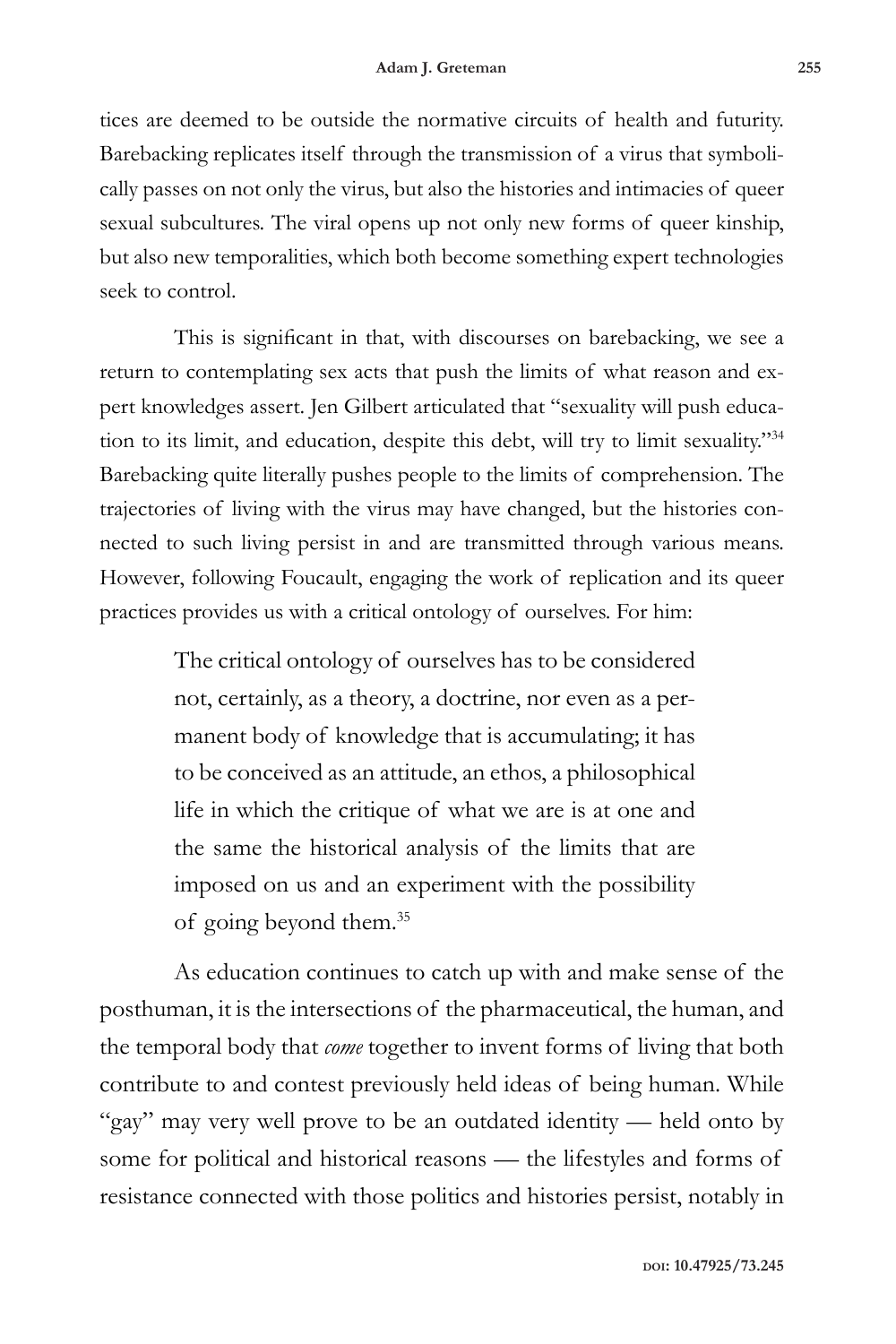queer subcultures that push against normative logics of reproduction in order to replicate queer histories virally.

"One could perhaps say there is a 'gay style'," Foucault argued, "or at least that there is an ongoing attempt to recreate a certain style of existence, a form of existence or art of living, which might be called 'gay'." While significant attention has been given to HIV/AIDS within humanist discourses, tending to the ways particular populations were dehumanized and allowed to die, HIV/AIDS opens up ways to contemplate how contemporary HIV/ AIDS builds upon the traumas and activisms of the past, while replicating the pleasures of culture. Queerness, in part, is opposed to reproduction and, arguably, will not become fully embraced in education any time soon. Queerness's boundaries will shift; we have seen these shifting boundaries in the gentrification of particular understandings of gayness. Posthumanist discourses, or discourses that attend to non-human interactions with the human (the viral with the bios), may very well allow for a certain type of anti-gentrification that replicates queerness in a refusal to be normalized completely: to be human, otherwise and elsewhere.

- 1 Catherine Waldby, *AIDS and the Body Politic: Biomedicine and Sexual Difference*  (New York: Routledge, 1996), 1.
- 2 Tony D. Sampson, *Virality: Contagion Theory in the Age of Networks* (Minneapolis, MN: University of Minnesota Press).
- 3 Waldby, *AIDS and the Body Politic,* 20.
- 4 Cris Mayo, "Philosophy of Education is Bent," *Studies in Philosophy and Education 30*, no. 5 (2011): 471-476, 475.
- 5 Mayo, "Philosophy of Education is Bent," 475.
- 6 Waldby, *AIDS and the Body Politic,* 19.
- 7 Waldby, *AIDS and the Body Politic,* 4.
- 8 Eric Rofes, *Thriving: Gay Men's Health in the 21st Century* (2007),
- 9 Available at: http://citeseerx.ist.psu.edu/viewdoc/download?-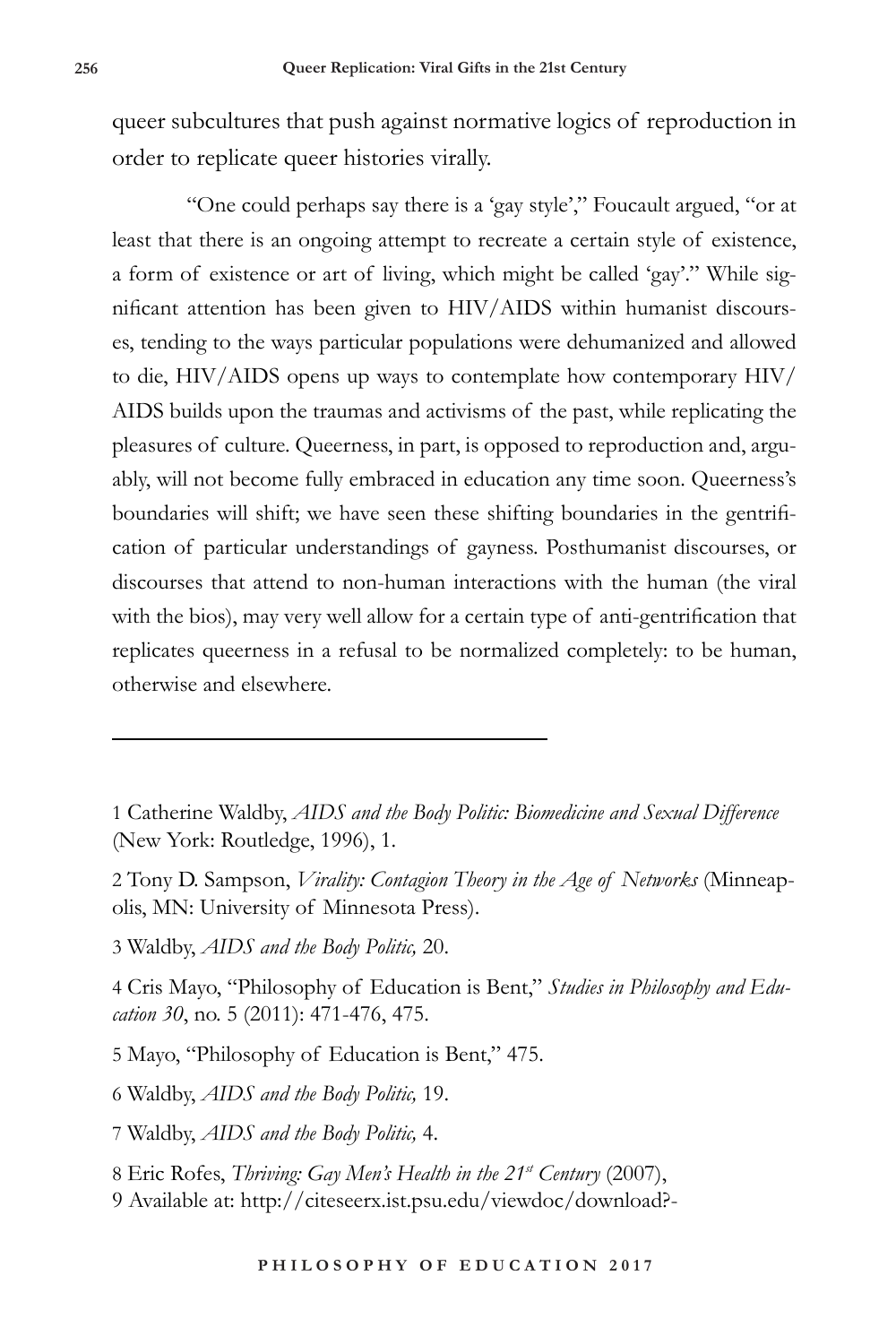doi=10.1.1.694.2275&rep=rep1&type=pdf

9. Deborah Britzman, "Some Psychical Consequences of AIDS Education," in *Queer Theory in Education,* ed. William Pinar (Mahwah, NJ: Lawrence Erlbaum Associates, 1998), 321.

10 Britzman, "Some Psychical Consequences of AIDS Education," 321.

11. Rofes, *Thriving,* 33.

12. Douglas Crimp, "How to Have Promiscuity in an Epidemic," *October 43*  (1987): 137-171*.* 

13 Sarah Schulman, *The Gentrification of the Mind: Witness to a Lost Imagination*  (Berkeley, CA: University of California Press, 2013).

14 Britzman, "Some Psychical Consequences of AIDS Education," 325.

15 Schulman, *The Gentrification of the Mind,* 155*.* 

16 Schulman, *The Gentrification of the Mind,* 2

17 Schulman, *The Gentrification of the Mind,* 2-3.

18 Schulman, *The Gentrification of the Mind,* 3.

19 Nigel Blake, Paul Smeyers, Richard Smith & Paul Standish, *Thinking Again: Education After Postmodernism* (Westport, CT: Bergin & Garvey, 1998), 88.

20 Jonathan Zimmerman, *Too Hot to Handle: A Global History of Sex Education*  (New Haven, NJ: Princeton University Press, 2016).

21 See Michael Warner, "Introduction: Fear of a Queer Planet," *Social Text 29*  (1991): 3-17. Lisa Duggan, *Twilight of Equality: Neoliberalism, Cultural Politics, and the Attack on Democracy* (Boston, MA: Beacon Press, 2003).

22 See Cris Mayo, *LGBTQ Youth and Education: Policies and Practices* (New York, NY: Teachers College Press, 2014).

23 Michel Foucault, "Sexual Act Sexual Choice," In *Ethics, Subjectivity and Truth,* ed. Paul Rabinow (New York, NY: The New Press, 1997), 153.

24 Foucault, "Sexual Act Sexual Choice," 153.

25 Tim Dean, "Bareback Time," in *Queer Times, Queer Becomings,* eds. E. L. McCallum & M. Tuhkanen (Albany, NY: SUNY Press, 2011), 78.

26 Michel Foucault, *The History of Sexuality: Volume 1 An Introduction* (New York, NY: Vintage Press), 102.

27 See for instance: Leo Bersani & Adam Phillips, *Intimacies* (Chicago, IL: